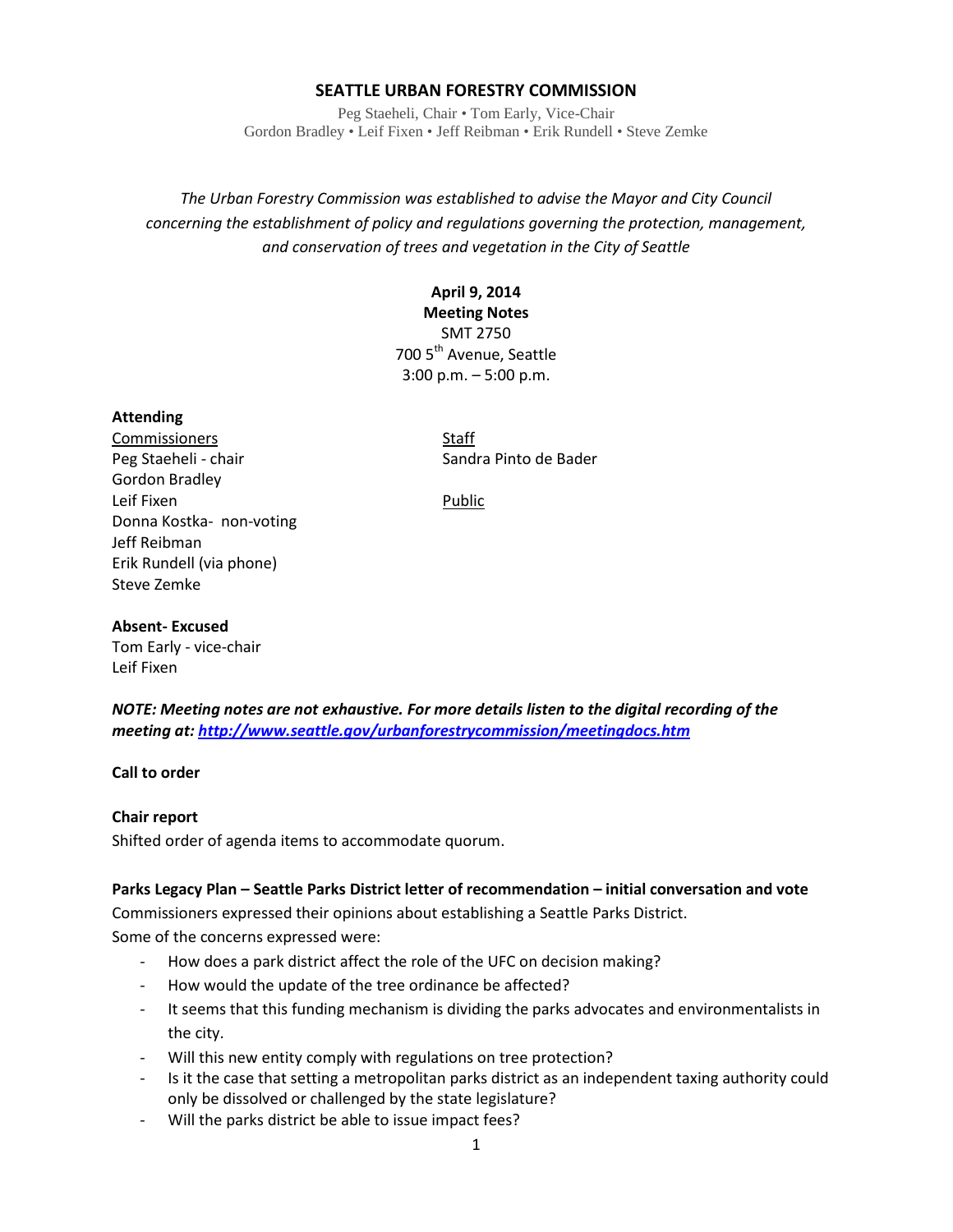Positive aspects of this proposal included:

- Distribution of sites to spend the money was distributed across the city.
- It's about a providing a sustainable revenue stream to fund the parks system.
- You can't protect trees if you don't have money.
- The UFC and the Parks Board would continue in their advisory role.
- Would like to give the voters of Seattle the opportunity to vote on it.
- Tree regulations apply to all departments. This would not be an entity separate from city government.
- Main concern is to undertake actions that achieve the UFSP goals and UFC mission.
- Current maintenance backlog is huge in our natural areas. Having money to do that is probably the most important reason to support this.
- Would provide more predictability which would allow for better planning.

The Commission agreed that the recommendation would be to put the measure on the ballot, not to support the measure itself.

# **ACTION**: **A motion was made to adopt the letter as amended. The motion was seconded and carried.**

#### **SCL surplus substation disposition letter of recommendation – initial conversation**

The Commission discussed the points made by the Law Department during the last meeting. The concern falls with State Supreme Court's decision on what SCL can do with their surplus substations.

The Commission might want to move forward with a recommendation that would encourage more analysis including a feasibility study about using bio-remediation to remove soil contaminants. Perhaps there could be a pilot project on one of these sites. Ask for a hold to be placed on the sale of these properties until a study can be done about the feasibility of establishing a mitigation tree bank and using bio-remediation.

# **Race and Social Justice – Pacific Science Center event debrief - community outreach and stakeholder engagement** – **initial conversation**

Commissioners brainstormed on ideas to engage a larger and more diverse audience.

What other ideas are there to get a broader understanding in the community about urban forestry and how it relates to different populations. Ideas considered include:

- Review the UFC technical qualifications to increase diversity in UFC recruitment.
- Consider adding a horticulture member.
- Find ways to bring operations and management experience to the table.
- Consider expanding UFC membership.
- Include a Get Engaged member.
- Write an article for low-canopied neighborhoods newsletter.
- Focus outreach and listening to figure out barriers to increased canopy cover.